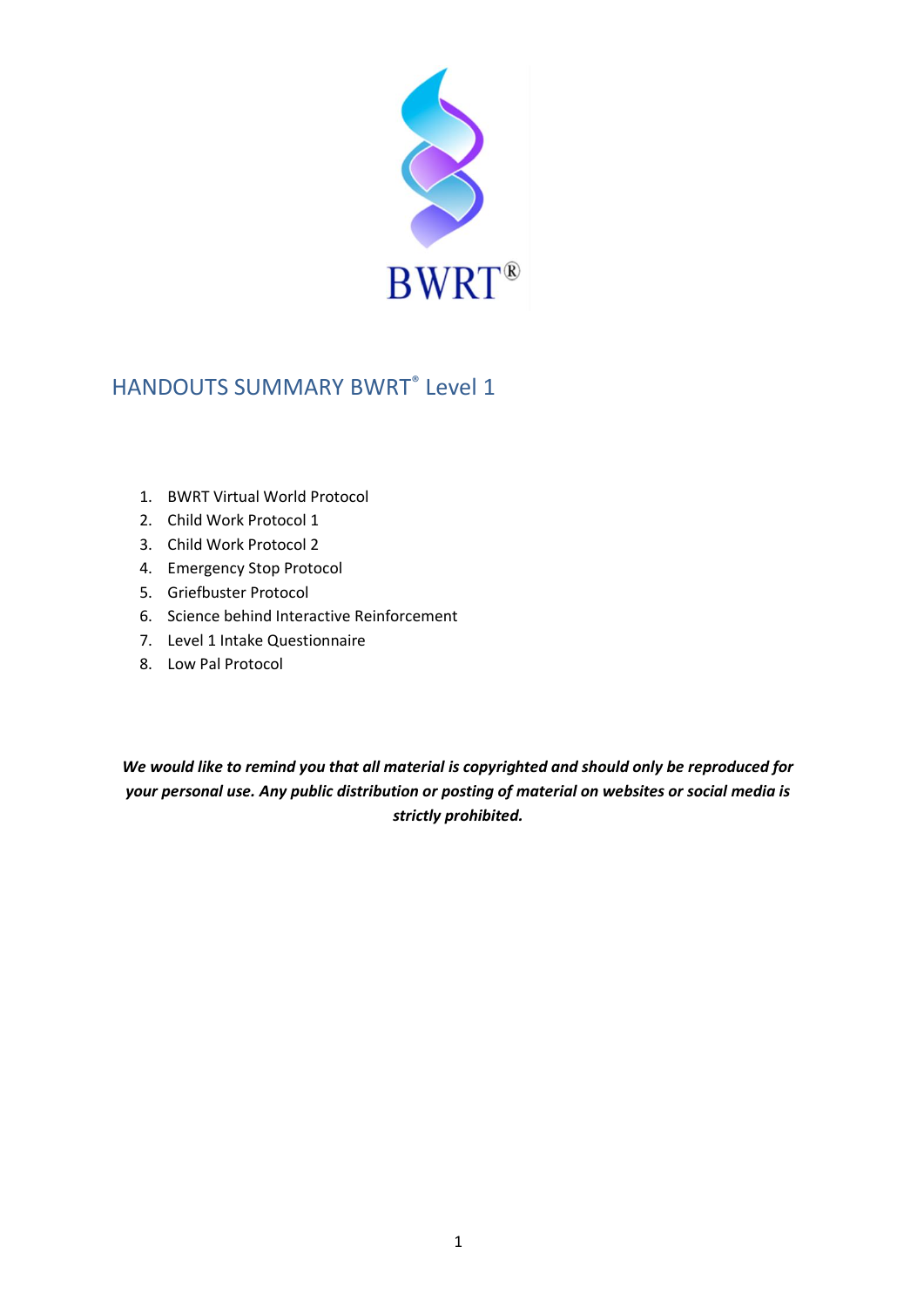

## ONLINE COURSE EVALUATION AND CERTIFICATION

- 1. **The link to the online evaluation will be emailed to you after the course. Once you have completed the evaluation your CPD certificate will be emailed to you. NO EVALUATION = NO CPD HPCSA RULES**
- 2. All the resources handed out to you at the course are available online and can be downloaded for your personal use. Please log on to our website at [www.bwrtsa.co.za](http://www.bwrtsa.co.za/) and you will find what you need under the RESOURCES tab.

## **The password needed to access the Level 1 protocols is:** *L1thium79*

- 3. Your names will be submitted to the Terence Watts BWRT® Institute and you will be added to their database.
- 4. You are invited and encouraged to join the Terence Watts BWRT Institute. You will need to sign up to the Institute. You can register via the link below:

<https://www.bwrt.org/products/temp-join>

5. South Africans are entitled to a 50% discount on the membership fee with the following discount code:

### **SAmembers50**

*Membership to the organisation* has many benefits, some of which include access to new protocols; listing on the International website as a certified practitioner and access to any new BWRT material that is released from time to time. When signing up to the organisation please *indicate Rafiq Lockhat as supervisor*.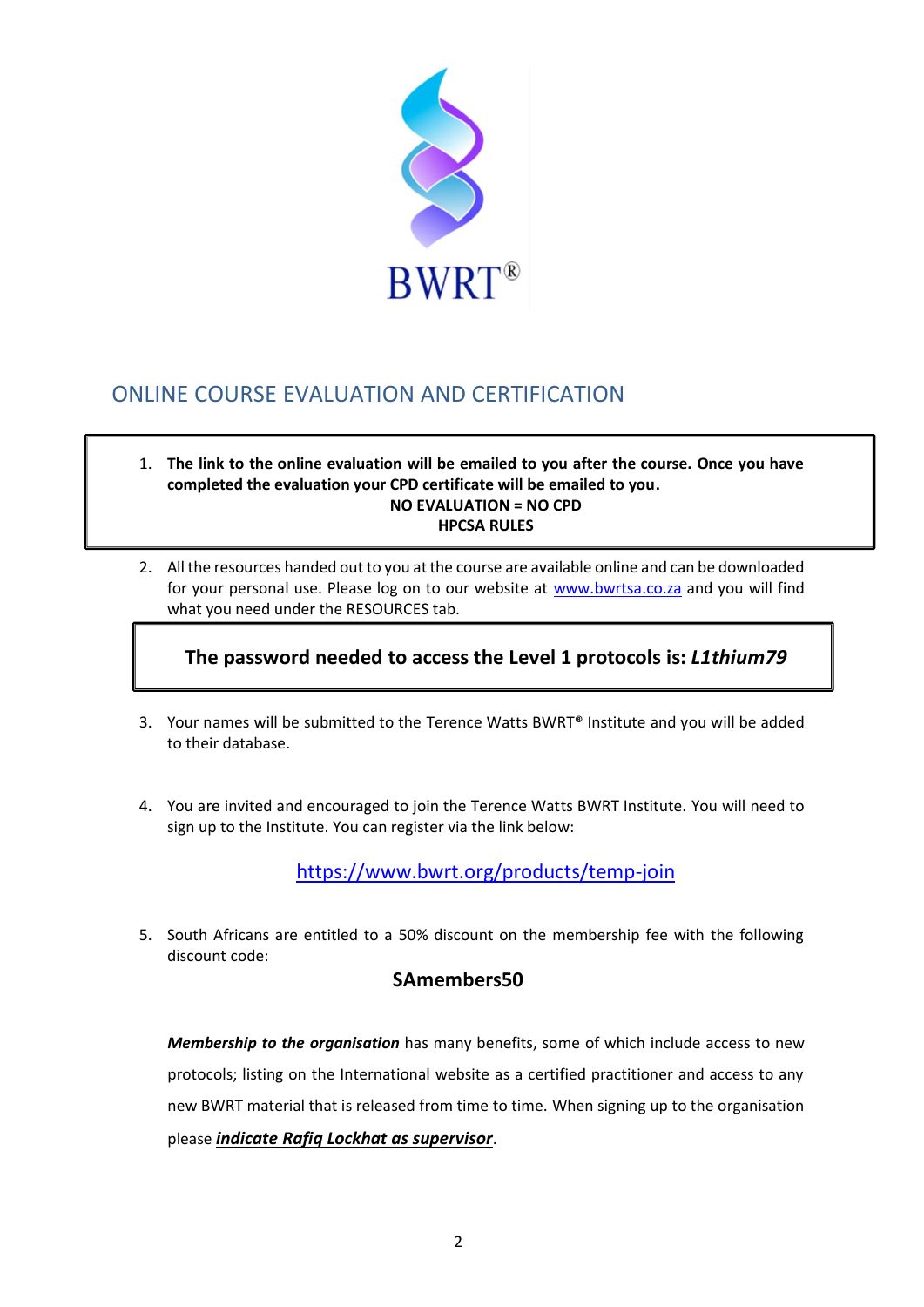**When you sign up to the Institute you will be offered 3 free mentorship sessions. These are not applicable to SA practitioners.**

**Please note that as South African practitioners registered with the HPCSA you are only allowed to be supervised by another Practitioner who is registered with HPCSA. The UK have their own system of mentoring. Their rules do not apply in SA and vice versa.**

6. *FACEBOOK* For those of you who do not have a Facebook account as yet, this is the perfect excuse to get one. It is an online shared space where all the South African practitioners are able to share their successes and challenges and provides a fantastic community in which you are able to share your ideas and receive advice from other practitioners. Please join our BWRT Professionals Facebook community and we will be looking out for your posts. *<https://www.facebook.com/groups/BWRTSA/>*

If you search Facebook for this group you will not be able to find it. To provide added safety of the patient information contained herein, it has been hidden. You will receive an invitation to join the group via email.

You may also request access to the group by inserting the link above into Facebook and asking to be admitted to the group.

#### 7. **PEER SUPERVISION**

There are 3 ways in which you can access supervision:

- 1. The BWRT Professionals South Africa Facebook page Here you can post cases and ask colleagues for assistance. It is a resource with 5 years of case studies. Simply type in the search function what you are looking for e.g. Trauma / phobia etc. and all the discussions related to that topic will appear.
- 2. Peer supervision Groups in your area These are normally face to face but due to COVID 19 some of these groups have switched to online.
- 3. Individual private supervision You can select a supervisor from the list posted on the website and Facebook page for private individual supervision. This is a paid for service and you may negotiate the rate with the supervisor.